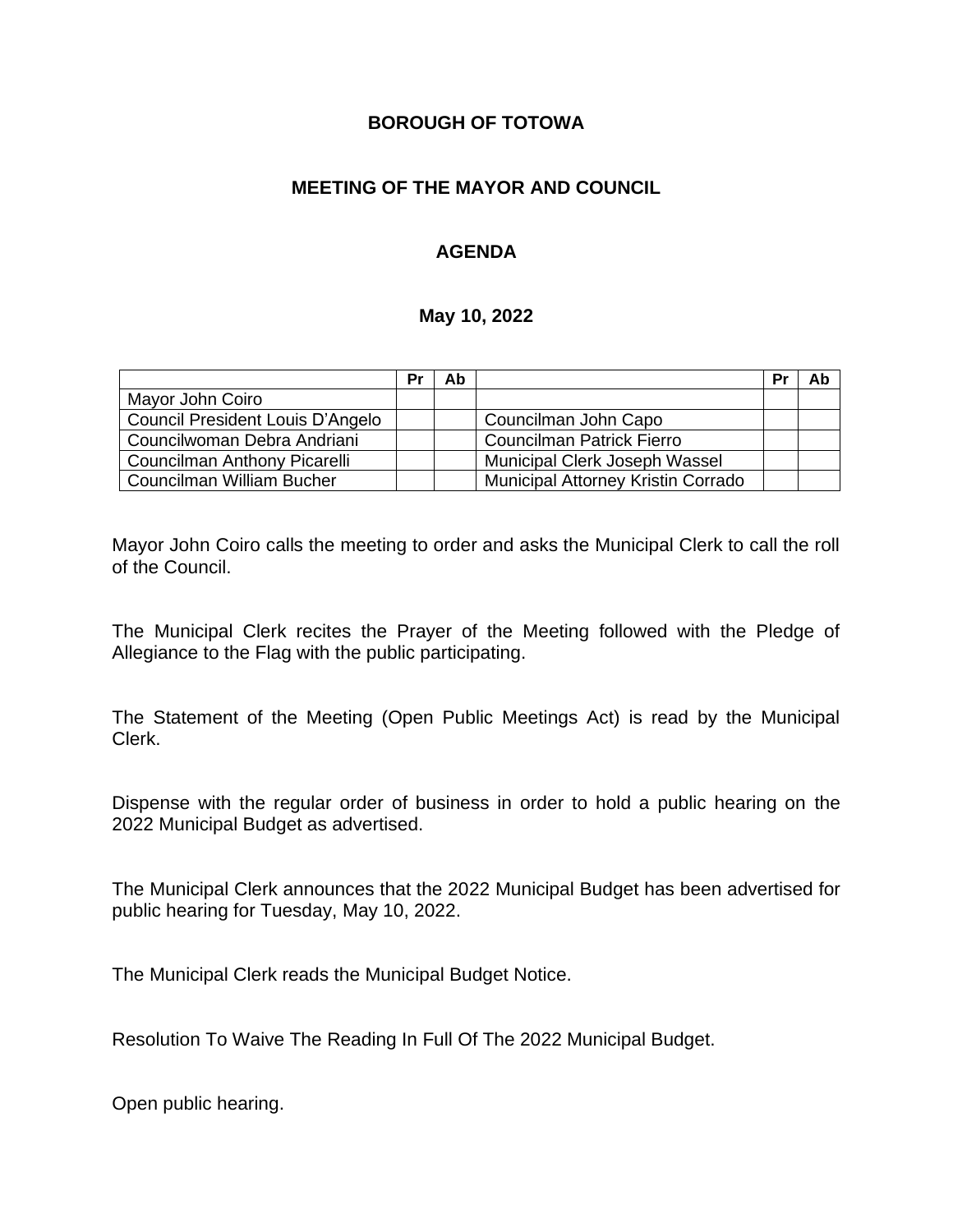Mayor Coiro asks if any citizens wish to be heard on the 2022 Municipal Budget.

# **CITIZENS HEARD:**

Close public hearing.

Resolution Regarding Self-Examination Of The 2022 Municipal Budget.

Resolution To Adopt The 2022 Municipal Budget.

Revert to the regular order of business.

Report from Members of the Council, Municipal Clerk and Municipal Attorney.

**CITIZENS HEARD:**

Minutes of the Mayor and Council for the meeting of April 26, 2022.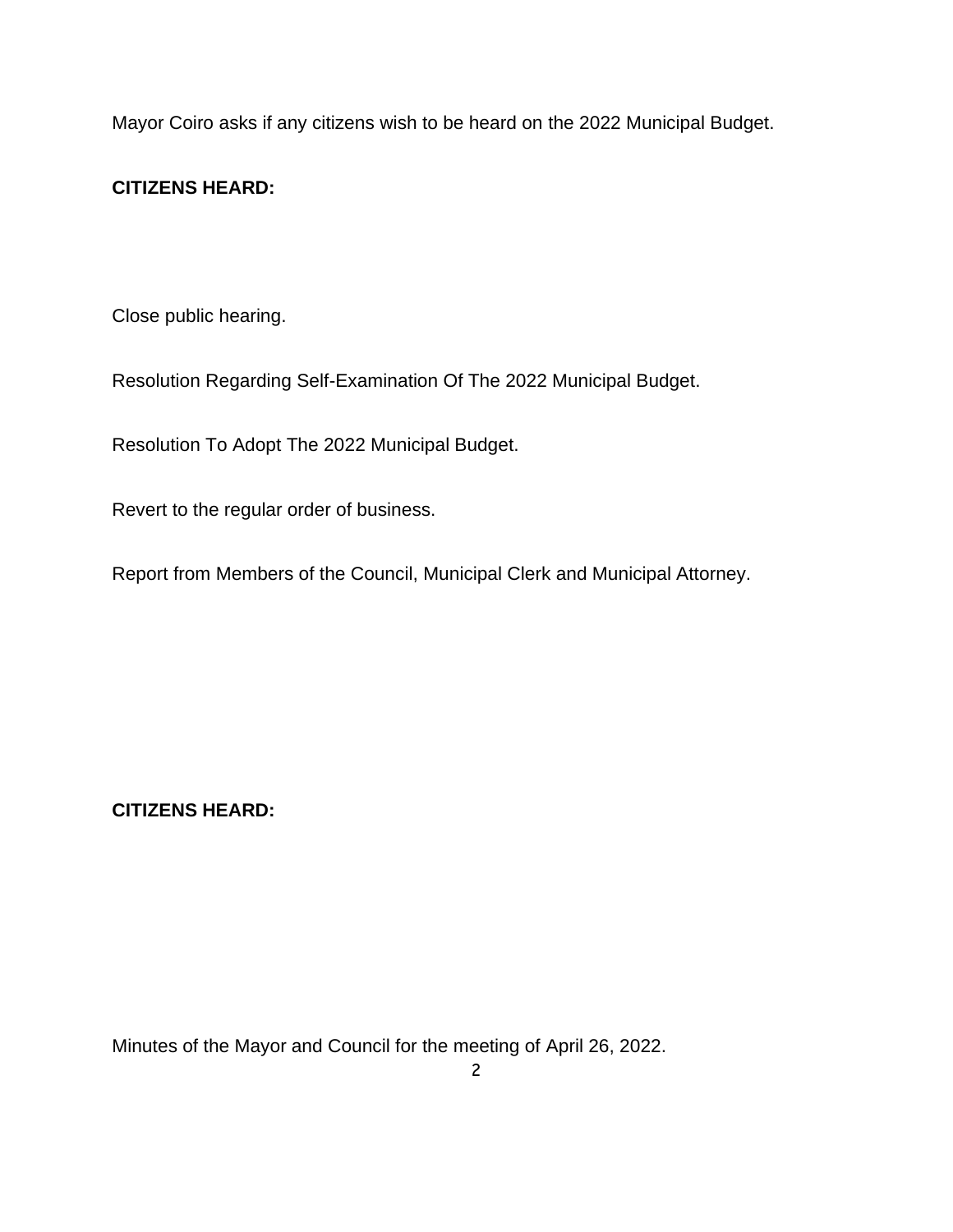### **COMMITTEE ON FINANCE: PICARELLI, D'ANGELO, CAPO.**

Resolution No. 2022-11 for the payment of bills.

Resolution Authorizing Settlement Of The 2020, 2021 & 2022 Tax Appeals Entitled Totowa VF LLC C/O Vornado Realty Trust V. Borough Of Totowa.

Resolution Authorizing Contract For Professional Legal Bonding Services For 2022.

Resolution Authorizing Contract For Special Counsel Legal Services For 2022.

Letter from the Office Employees at the Municipal Complex requesting the summer hours work schedule.

# **COMMITTEE ON PUBLIC SAFETY: D'ANGELO, CAPO, BUCHER.**

Grade increase for Patrol Officer Daniel Rinaldi from Grade 4 Patrol Officer to Grade 3 Patrol Officer.

#### **COMMITTEE ON PUBLIC WORKS: BUCHER, FIERRO, PICARELLI.**

There was no report.

#### **COMMITTEE ON ENG. & PUB. PROPERTY: CAPO, ANDRIANI, D'ANGELO.**

Resolution Authorizing Additional Professional Architectural Services For The Redesign Of The Municipal Building.

Letter from the residents of Raphael Road requesting permission to have a Block Party on Sunday, May 29, 2022 from 4:00 – 9:00 p.m.